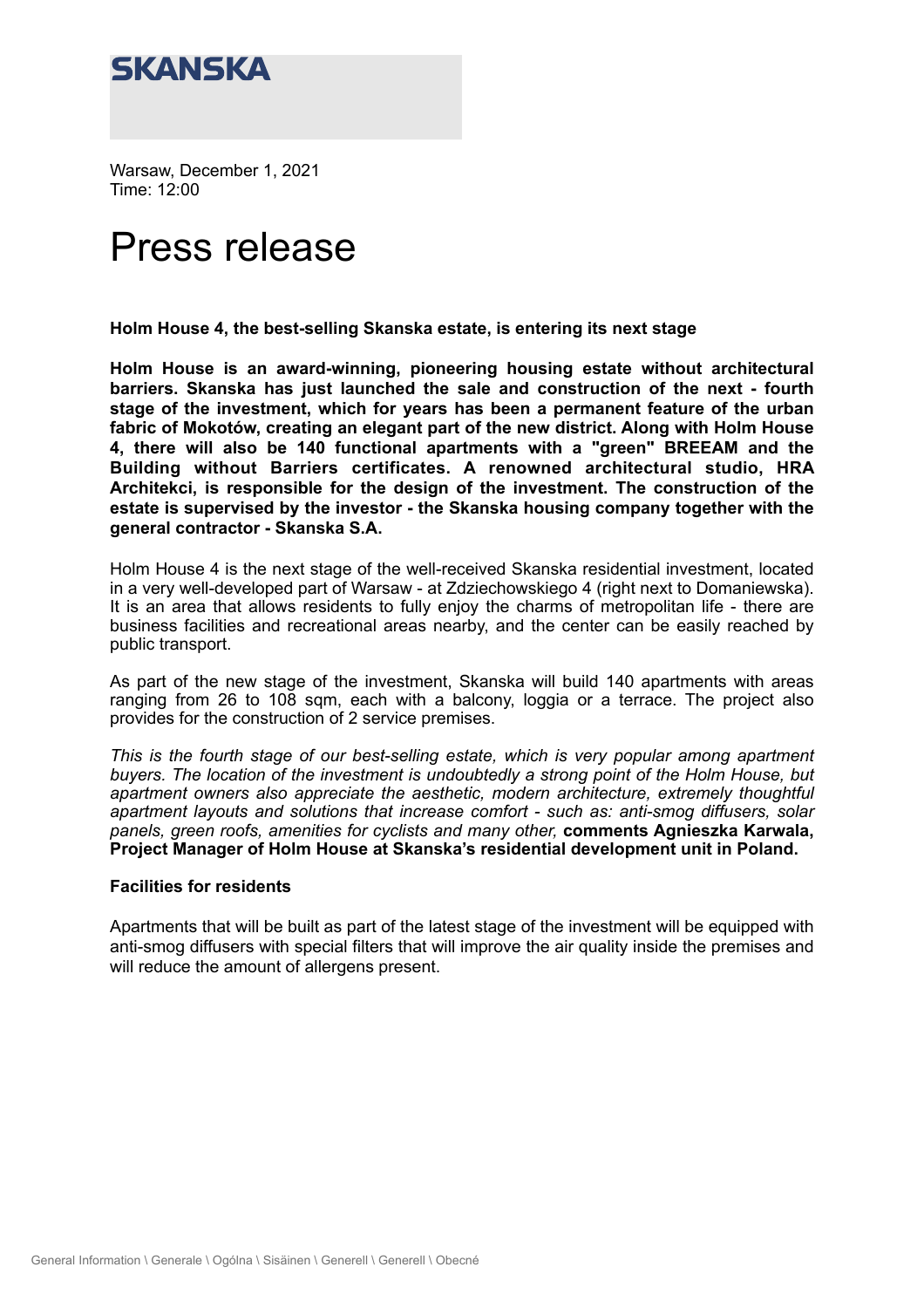

There will also be bicycle racks at Holm House 4, and bicycle hangers in the garage. In the garages, in addition to storage rooms, including for storing bicycles, there will also be electric sockets, which will make it convenient to vacuum the car, for example. In order to increase the comfort of residents, Skanska has planned to create a special space for courier deliveries - in the security room located near the entrance to the building.

There will also be an internal courtyard and a relaxation zone, intended only for residents, with a playground for children and private gardens.

### **Solar panels and "green" energy in common areas**

Another environmentally-friendly feature of the estate will be solar panels, which will be installed on the roof of the new building. The "green" electricity they produce will help power some of the common investments, which will lower electricity costs for residents.

#### **Green roofs and vegetation on the estate**

The roofs on the estate will be covered with greenery, which will prevent heat loss from the building in winter, and protect it from excessive heating from sunlight in the summer.

The developer will introduce specially selected plant species - mainly deciduous shrubs increasing the efficiency of air filtration, and thus also reducing smog. Thanks to the water recovery system, rainwater will be used to water the greenery. In the common parts there will also be houses and drinkers for birds and insects, which will contribute to the preservation of biodiversity on the estate.

#### **Friendly and accessible architecture**

Holm House 4 is a continuation of the housing projects of the architectural studio HRA Architekci for the Skanska housing company, which were built at Zdziechowskiego. The investment not only complements the urban and architectural frontage with public space, but is also the next step in developing a sustainable urban fabric. It is continues the concept of creating a friendly and modern place to live.

*We are continuing and developing the idea of accessibility and eliminating architectural barriers - in which we are consistently supported by the Integration Foundation responsible for the Building without Barriers certificate*, says **Michał Badowski, Director at HRA Architekci**, and adds, *Despite the seemingly lofty overtones, these ideas materialize in the form of very tangible and specific solutions. Eliminating level differences, placing devices at accessible heights, providing a more comfortable maneuvering space in apartments and common areas, using contrasting colors and Braille signs – these are just some of the solutions. The estate also meets the BREEAM certification criteria for building with respect*  for the natural environment. Attention was paid to the use of "green" energy to supply the *common areas, to using environmentally safe materials, as well as water management for watering green areas. As in all our projects, we also tried to make the space and aesthetics attractive, original and timeless.*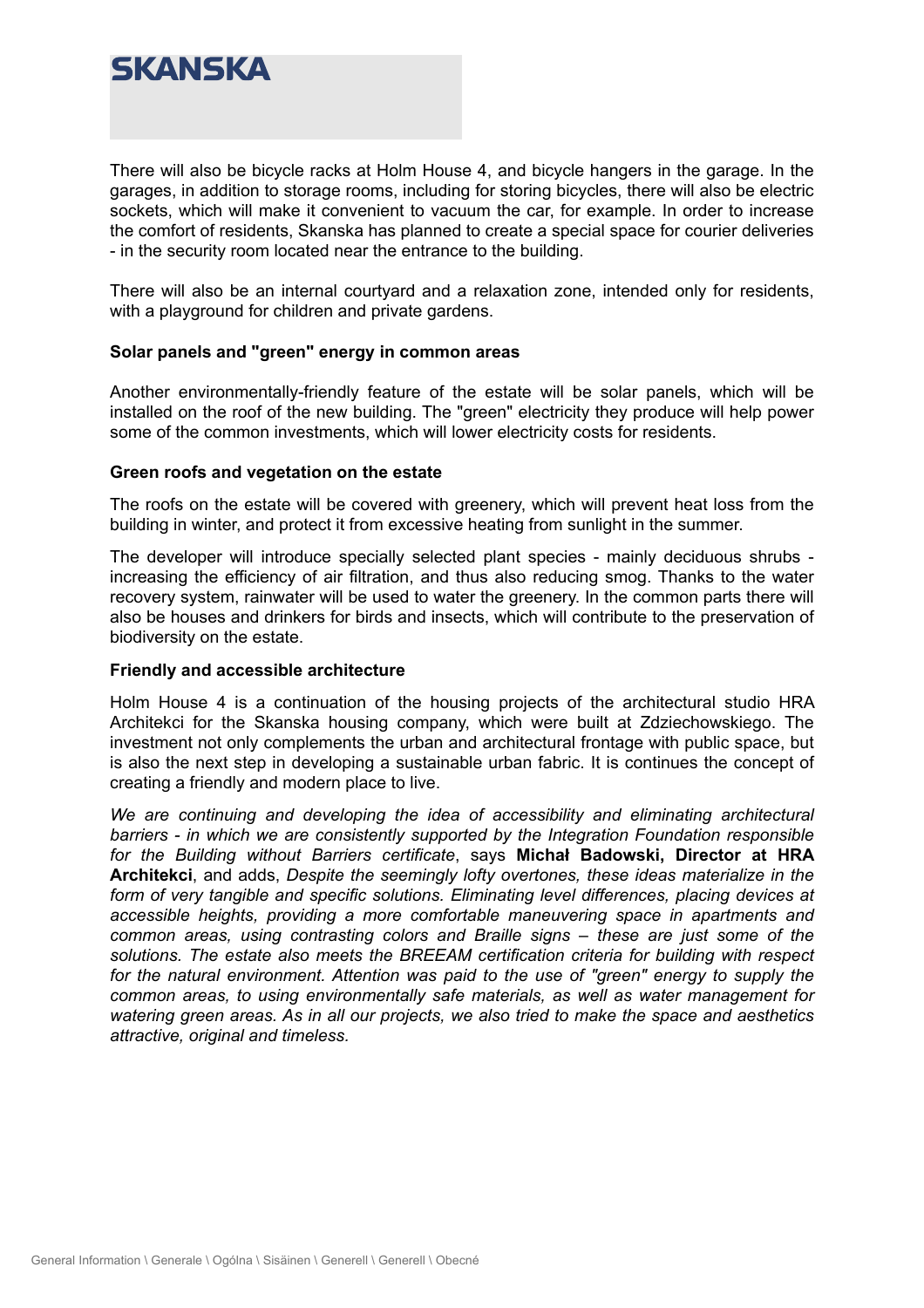## SKANSKA

#### **Apartments without architectural barriers**

A few years ago Holm House became the first residential estate in Poland with the Building without Barriers certificate, awarded by the Integration Foundation. This made the Skanska estate a pioneering multi-family development, fully adapted to the needs of people with disabilities, seniors, parents with children and more.

It will be similar in the case of the fourth stage of the investment. At least 40% of the apartments on the estate will be adapted to the strict requirements of the Building without Barriers certificate. Thanks to this, the building and common areas will be fully accessible to residents. Skanska will incorporate such solutions as: thresholdless access to the building, parking spaces for the disabled, ergonomic door handles, appropriate door width, thresholdfree balcony entrances, intercoms and light switches placed at appropriate heights, large maneuvering space in the corridors, and contrasting colors in common areas.

#### **BREEAM certificate and "green" mortgage loan**

The Holm House 4 investment, like most of Skanska's housing estates, will be certified in the BREEAM system - for the new building, the developer plans to obtain a "Very good" rating. This assures the residents that the developer and the general contractor have met many demanding quality standards at every stage of the investment implementation (e.g. they ensured the recycling of construction waste, used only non-toxic materials for construction, and supplied the construction site with renewable energy). What's more, the "green" stamp also allows future owners to apply for the so-called Green Mortgage, i.e. loans with the most favorable conditions and interest rates on the market.

#### **Holm House - an award-winning estate**

Although this is the fourth stage of the investment, it is worth mentioning the awards that the estate has won in recent years. Holm House received the 4Buildings Awards 2019 in the Multi-family Building category - part of the prestigious competition organized annually by the PTWP Group. The idea is to promote modern construction, consistent with the rules of sustainable development. In addition, the investment was nominated for the Architectural Award of the President of the Capital City of Warsaw in the category of the best residential building. The estate was also among the distinguished investments in the "Developer of the Year 2020" report, prepared by Gazeta Finansowa.

#### **Key figures and information about the fourth stage of the investment:**

- a well-designed building with varied styles: from 5 to 7 floors
- number of apartments:  $140$  apartments with an area from 26 to 108 sqm<br>• height of apartments: from about 2.7 m to about 3 m
- height of apartments: from about 2.7 m to about 3 m
- tall, wooden windows providing plenty of natural light in the apartment
- apartments with balconies, loggias or terraces
- energy-saving solutions: motion sensors, LED lighting
- anti-smog diffusers in apartments
- solar panels on the roof
- underground garage with bicycle and storage rooms
- gardens with an openwork fence
- proximity to two metro stations (Wierzbno and Wilanowska)
- Certificate of the Integration Foundation Building without barriers
- BREEAM certificate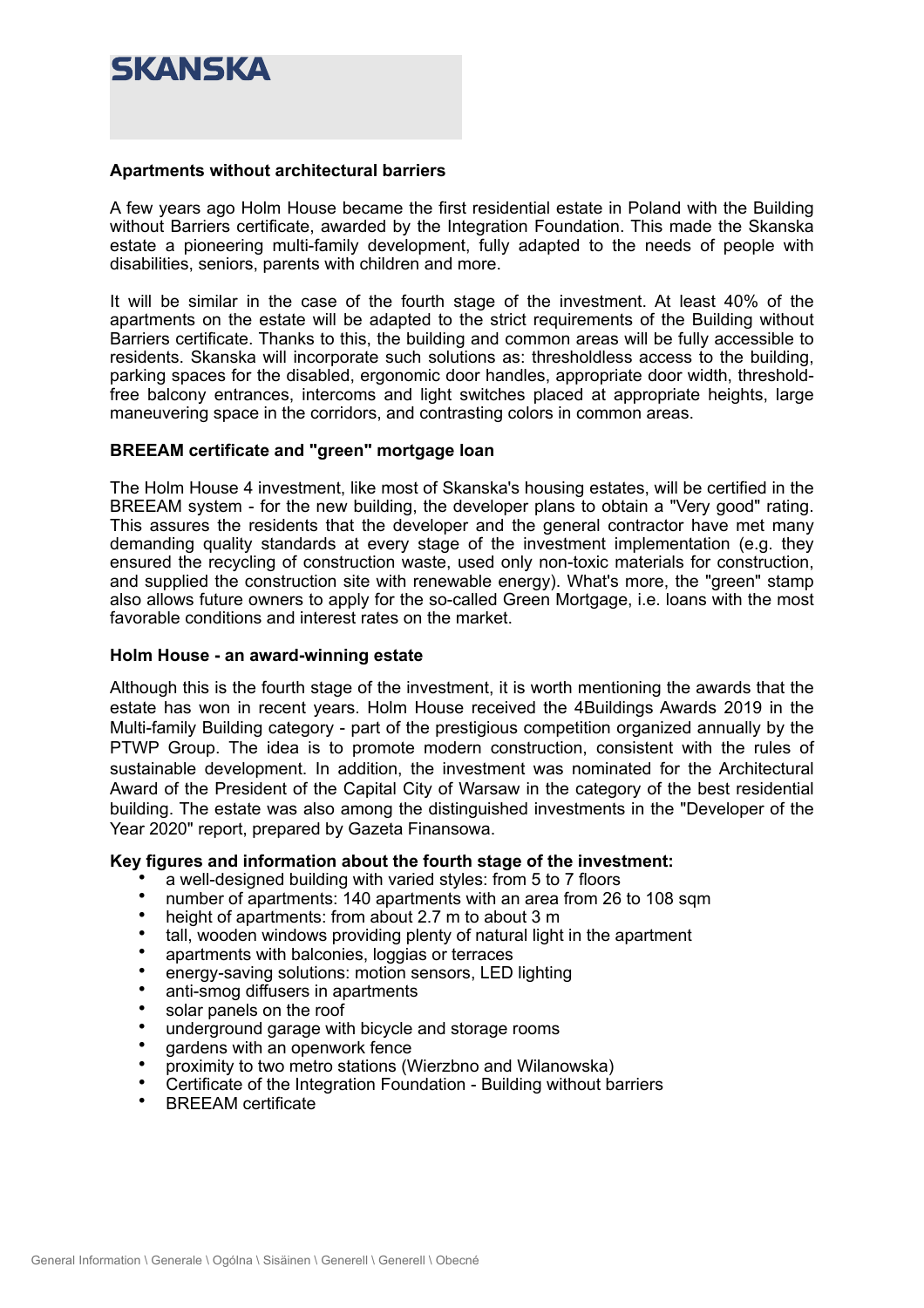### **SKANSKA**

### **For more information please contact:**

Mateusz Haniszewski PR Manager, Komunikacja Plus M +48 609 998 444 E [mhaniszewski@komunikacjaplus.pl](mailto:mhaniszewski@komunikacjaplus.pl) 

Direct line for media: +46 (0)10 448 88 99

*This and previous press releases are also available here:*  [https://www.skanska.pl/o-skanska/media/informacje-prasowe](https://www.skanska.pl/o-skanska/media/informacje-prasowe/)